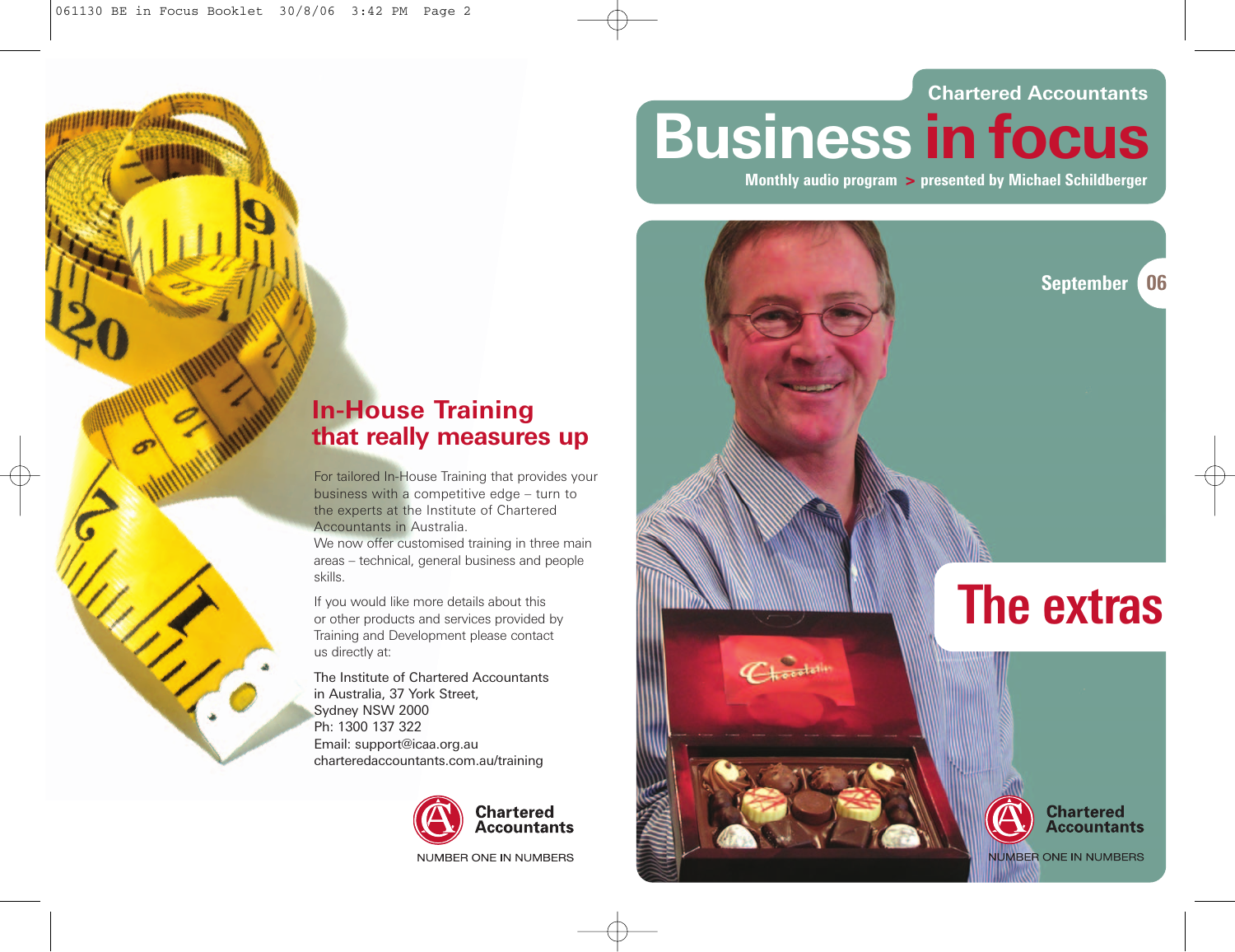

Our intention with Chartered Accountants' Business in Focus is to provide with you with useful information for your practice but also hints you can pass on to your clients.

Our cover story, for example, is all about chocolate – and you would wonder why! The reason for introducing you to David Grisold of Chocolatier is to show how anything is possible in business. Fancy making a few chocolates at home and growing that into a multi-million dollar global enterprise. The Grisold brothers were not deterred by the challenge of competing with international brand names. But they admit they've always had to be concerned about cash flow.

And on that subject you'll hear from Verne Harnish who advises businesses to watch their cash every day.

The aftermath of the Federal Budget gives us all plenty to think about in regard to superannuation and Tammy Marshman has some thoughts.

We must not of course overlook the impact of interest rates. Our regular economist Professor Neville Norman, on whom Business Essentials subscribers have been able to rely for 22 years, forecasts another increase but also a reduction again quite soon.

In this Extras booklet you'll find some brief summaries of the CD interviews and also some further information on seminars that might be of additional assistance. And, take note of a special offer by Lincoln Indicators to help you with your share portfolio.

Enjoy this month's CD and I hope you find plenty of value.

Michael.

Michael Schildberger Managing Director Business Essentials Pty Ltd

#### Track 1 SUPER BUDGET UPDATE

#### *Tammy Marshman,William Buck*

- > Major implications abolition of RBLs and pensions and lump sums tax free to over 60s
- > We should be aware of undeducted contribution changes and abolition of compulsory cashing rules
- > Deductible employer and self-employed contributions impacts include:
- 1. CDC \$50K (=50YRS \$100K FROM 07/08 TO 11/12, THEN \$50K)
- 2. CDC @ 15%. Excess @ top MTR
- 3. 100% deduction for employer and self-employed (no cap or ABL) to age 75
- 4. SG still cuts out at age 70
- 5. Simplification of test for personal deduction on super contributions and expanded eligibility for co-contribution to self-employed persons
- > Employer ETPs introduction of concessional taxation cap (\$140,00), and no longer able to rollover to super

#### Track 2

#### TAX CONSOLIDATION VALUATIONS *Michael Churchill, Capital Value*

- > Almost all large groups have lodged their first tax return, and in the case of larger valuation uplifts have had those valuations reviewed by the ATO
- > Valuation issues remain central to the outcomes companies achieve when an acquisition is undertaken
- > There's an opportunity to reset asset cost bases when a new company or sub-group becomes 100% owned
- > The reforms enable an acquirer to write-up the tax cost base of assets to the amount that's been paid in a take-over (subject to what's called the "over depreciation" rules
- > Companies can avoid the risk of an ATO audit on valuations with a process called the Advanced Market Valuation Agreement. The company submits to the ATO reviewing the valuation process and outcomes as it goes through the valuation and receives a sign-off from the ATO at the end.

© Copyright 2006 Business Essential Pty Ltd ABN 98 006 144 449 and the Institute of Chartered Accountants in Australia ABN 50 084 642 571. Business Essentials and the BE logo are registered trademarks of Business Essentials Pty Ltd. Neither Business Essentials Pty Ltd nor Michael Schildberger, nor the Institute of Chartered Accountants in Australia, nor sponsors of this program accept any form of liability, be it contractual, tortious or otherwise, for the contents of this CD or for any consequences arising from its use or any reliance placed upon it. The information, opinions and advice contained in this CD are of a general nature only and may not relate to or be relevant to your particular circumstances.

website www.be.com.au Chief Editor John Hounslow Production Manager Heather Dawson Studio Manager Peter Letts Advertising/Sponsorship Nick Schildberger nschildberger@be.com.au Manager Editor Michael Schildberger Publisher Business Essentials Pty Ltd ABN 98 006 144 449 405 Riversdale Road, Hawthorn East VIC 3123 Phone (03) 9882 8333 Fax (03) 9882 8017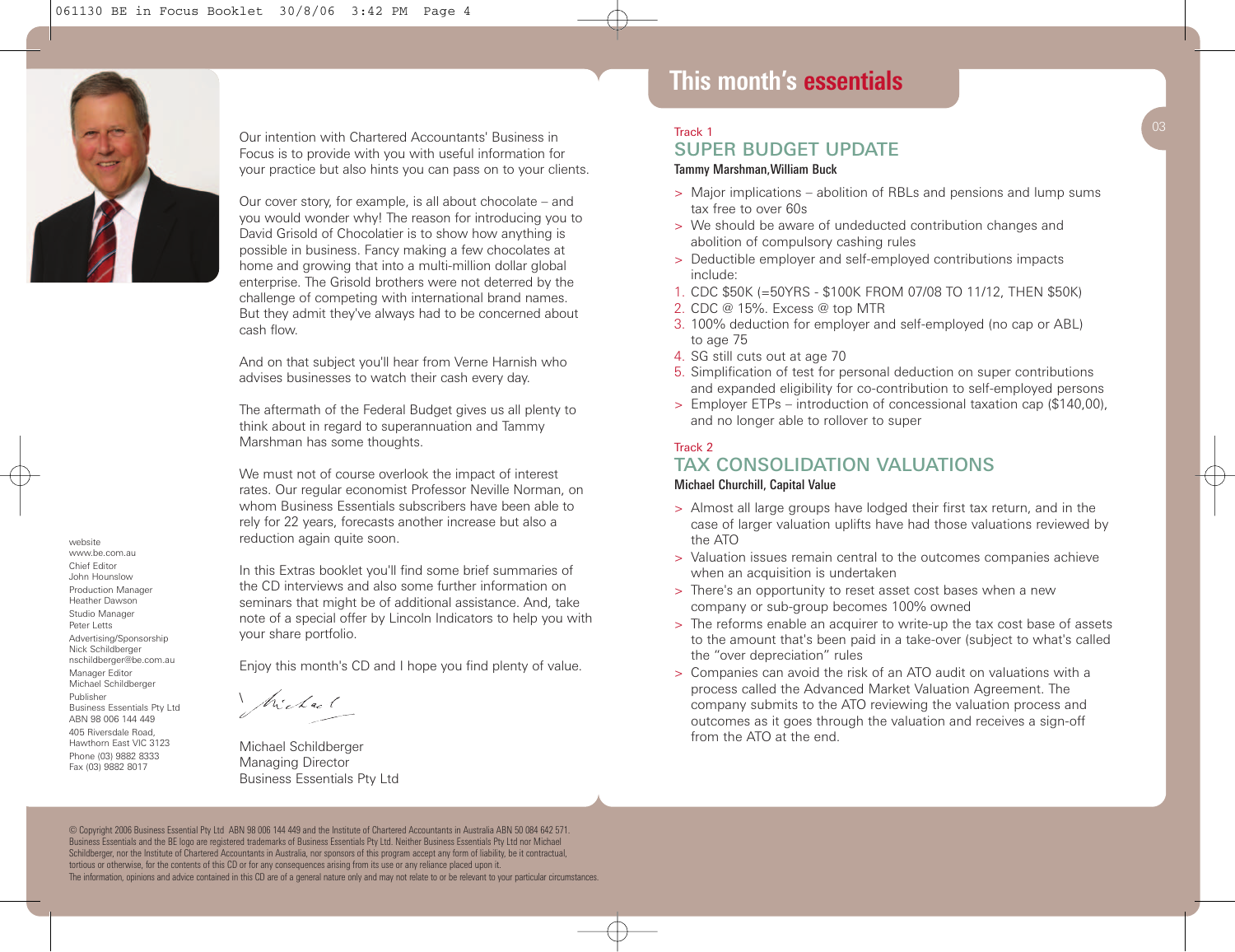## **This month's essentials**

## ECONOMIC UPDATE

#### *Professor Neville Norman, Melbourne University*

The recent winter 2006 interest rate rise was:

- 1. no basis for slowing banana or oil prices said to have caused it
- 2. justified in that everyone expected it
- 3. likely to slow pass-on effects of these instigating rises
- 4. likely to slow housing and consumer durable spending
- 5. likely to be followed by another, given the inability of the first to achieve its target
- 6. still likely to be reversed during 2006-7 (as my Age forecasts reflect)

Those who are risk averse will always find rate locking optimal. Those who did not rate lock have little to fear.

The chance of a change in the federal government is still less than 50% but has increased.

Inflation: between the March quarter of 1990 and 2006, CPI for all groups rose exactly 50% but near zero for clothing and footwear and communication outlays.

#### Track 4 KEEP IT SIMPLE *David Brewster, Business Simplification*

- > A simpler business is also a happier and more profitable one
- > We can all learn from the new simplification strategy at Coles
- > Your business won't simplify itself take time to stand back and have a good look at your business
- > Focus on how you can make it simpler for customers to deal with you
- > A common barrier resigned acceptance of how things are
- > Beware the shortcuts and don't take risks without understanding the consequences
- > Don't simplify the wrong things by simplifying your business at the expense of customers.

## Track 5 GOING FOR GROWTH

#### *Verne Harnish, "The Growth Guy"*

- > Focus on your operating cash flow if you want to double it in 12 months
- > So many business operators concentrate on profit and loss. The cash will make or break
- > The "accounts payable" person has most influence over cash flow. Think about employing an extra person in that department
- > Invoicing even a day or two late mounts up and costs you money
- > Track your cash as often as possible, even daily

#### Track 3 Track 6  $05$ Track 6 ACCOUNTING & AUDIT FOR NOT-PROFIT ORGANISATIONS *Stuart Cameron, Nexia Court & Co*

- > The most likely impact of IFRS is in the disclosures to be made in financial statements, and assessing the possible impact of the impairment standard on the values attached to an entity's assets.
- > From 1 July 2006, Auditing Standards are legislative instruments under the Corporations Act, and must be adhered to regarding audits governed by that Act.
- > There are no real substantive changes coming from the above as the Standards are close to the previous Standards. ASIC's enforcement of those Standards will have the greatest impact.
- > Though it had effect from 1 July 2005, Section 324 regarding Independence is the other concern of ASIC.
- > In response, auditors should review their internal practices and quality control procedures to ensure the above are met.

#### Track 7

#### CAR OWNERSHIP - BUSINESS OR PERSONAL? *Michael Jones, Cummings Flavel McCormack*

Consider: Usage / value method / claiming method

- 1. Valuing the fringe benefit:
- > Statutory method
- > Operating cost method
- 2. Personal car expense substantiation methods:
- > Cents per kilometer
- > 12% of original costs
- > 1/3 of actual cost
- > log book
- 3. Cost and usage: High or low business usage? High or low annual kms traveled? Is the car an expensive model?

#### Rules of thumb:

- > Best to do the calculation, but in general:
- > A normal priced car, traveling more than 15,000 kms pa, without substantial business usage, with taxpayer at top marginal rate: business ownership has benefits
- > With substantial business usage: probably no material difference between business and personal ownership
- > Luxury high value car: generally should be owned personally
- > Consider substantiation burden: simplicity is important because life is short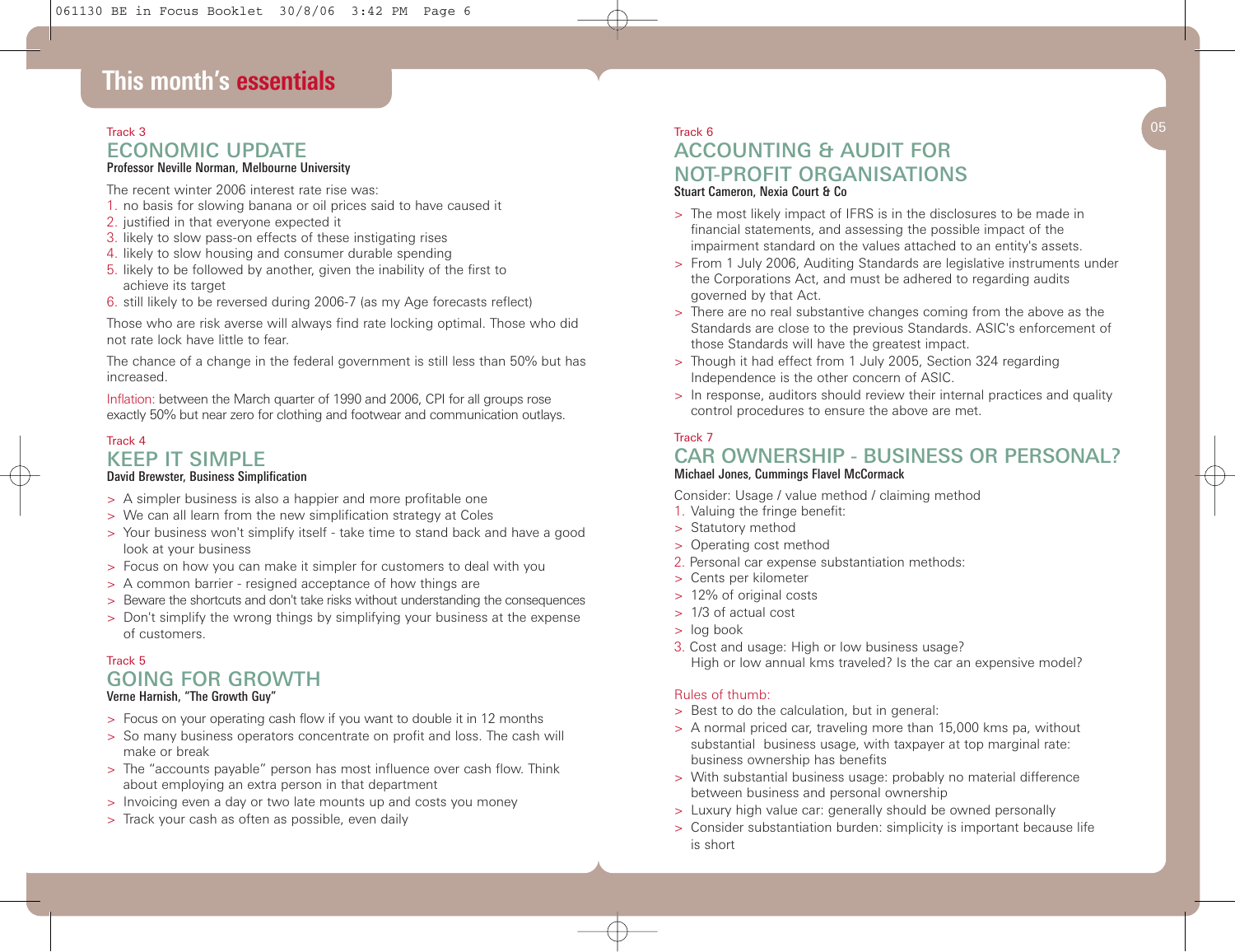## **This month's essentials**

#### Track 8 SHAREMARKET UPDATE *Tim Lincoln, Lincoln Stock Doctor*

- > It's still a volatile market
- > Offshore reasons include the conflict in the Middle East and high oil prices
- > The latest interest rate rise has added to the volatility but rates are still low
- > There are still great opportunities in the Australian sharemarket
- > A new reporting season is now underway a busy time for investors
- > Star stocks to highlight: Ansell, Boom Logistics, Rio Tinto, Stockland Trust,
- > Primary Healthcare, West Australian Newspapers
- > Best tips: BHP, Rio Tinto, Campbell Brothers.

#### Track 9

#### SWEET SUCCESS IN A TOUGH MARKET David Grisold, Chocolatier

- > Building relationships with retail outlets has been very important
- > Now the company needs to build relationships with the end purchaser also
- > Events and special occasions are integral to sales it's important to sit down with customers to work out what they need, how much they can afford and tailor-make something for that special occasion
- > Staff, even customers, have input about the product. Staff will contribute ideas and speak up if they think it's not right
- > Packaging is vital in encouraging customers to select the brand
- > To find success you've got to work hard and keep your wits about you at all times
- > Cash flow can be a killer in this industry with boom-bust cycles through the year - it's a real challenge to manage it.

#### Track 10 BEWARE CLIENT BACKLASH *Paul Gardner, Grey Global*

- 
- > Two thirds of consumers don't trust big companies and will stop buying their products
- > Businesses should address how people feel about their ethics and morals
- > Businesses need a point of view on the environment, caring for their people with work/life balance and caring for the community
- > Technology has not fulfilled its promise
- > Small to medium-sized businesses should consider a receptionist instead of an automated phone system
- > People are saying "look at me, understand my thoughts and beliefs and represent me"

## **This month's essentials Information**

For more information about the topics discussed on this September 2006 program, please contact the relevant organisation listed below.

**SUPER BUDGET UPDATE** The Institute of Chartered Accountants in Australia **1300 137 322**

#### **TAX CONSOLIDATION VALUATIONS**

The Institute of Chartered Accountants in Australia **1300 137 322**

#### **ECONOMIC UPDATE**

Professor Neville Norman Email: n.norman@unimelb.edu.au

#### **SIMPLIFYING YOUR BUSINESS**

David Brewster, Business Simplification Tel: 03 9388 1650. David's book, "Success with Simplicity: Take Management Back to Basics" can be ordered from **www.successwithsimplicity.com** 

David's e-book, "Make It Simple! 100 Ways to Simplify any Business" is free from

**www.businesssimplification.com.au** Email: davidb@simplebusiness.com.au

#### **GOING FOR GROWTH**

Verne Harnish, "The Growth Guy". Verne Harnish is presenting his Go for Growth seminars in Brisbane, Melbourne and Sydney in October. The Extras booklet has details of a discount offer for Chartered Accountants' Business In Focus subscribers.

#### **ACCOUNTING & AUDIT FOR NOT-FOR-PROFIT ORGANISATIONS** The Institute of Chartered Accountants in Australia

**1300 137 322**

#### **CAR OWNERSHIP - BUSINESS OR PERSONAL?**

Michael Jones, Cummings Flavel McCormack Tel: 03 9882 3268. Website: www.cfmc.com.au

#### **SHAREMARKET UPDATE**

Tim Lincoln, Lincoln Stock Doctor Website: www.stockdoctor.com.au Please contact Lincoln direct for more details about its STOCKdoctor investment software or managed fund services on 1800 676 332 or 03 9855 1100

#### **SWEET SUCCESS IN A TOUGH MARKET**

David Grisold, Chocolatier Tel: 03 9455 9000 Website: www.chocolatier.com.au

#### **BEWARE CLIENT BACKLASH**

Paul Gardner, Grey Global Group. www.grey.com.au. Tel: 03 9208 1800.





NUMBER ONE IN NUMBERS

07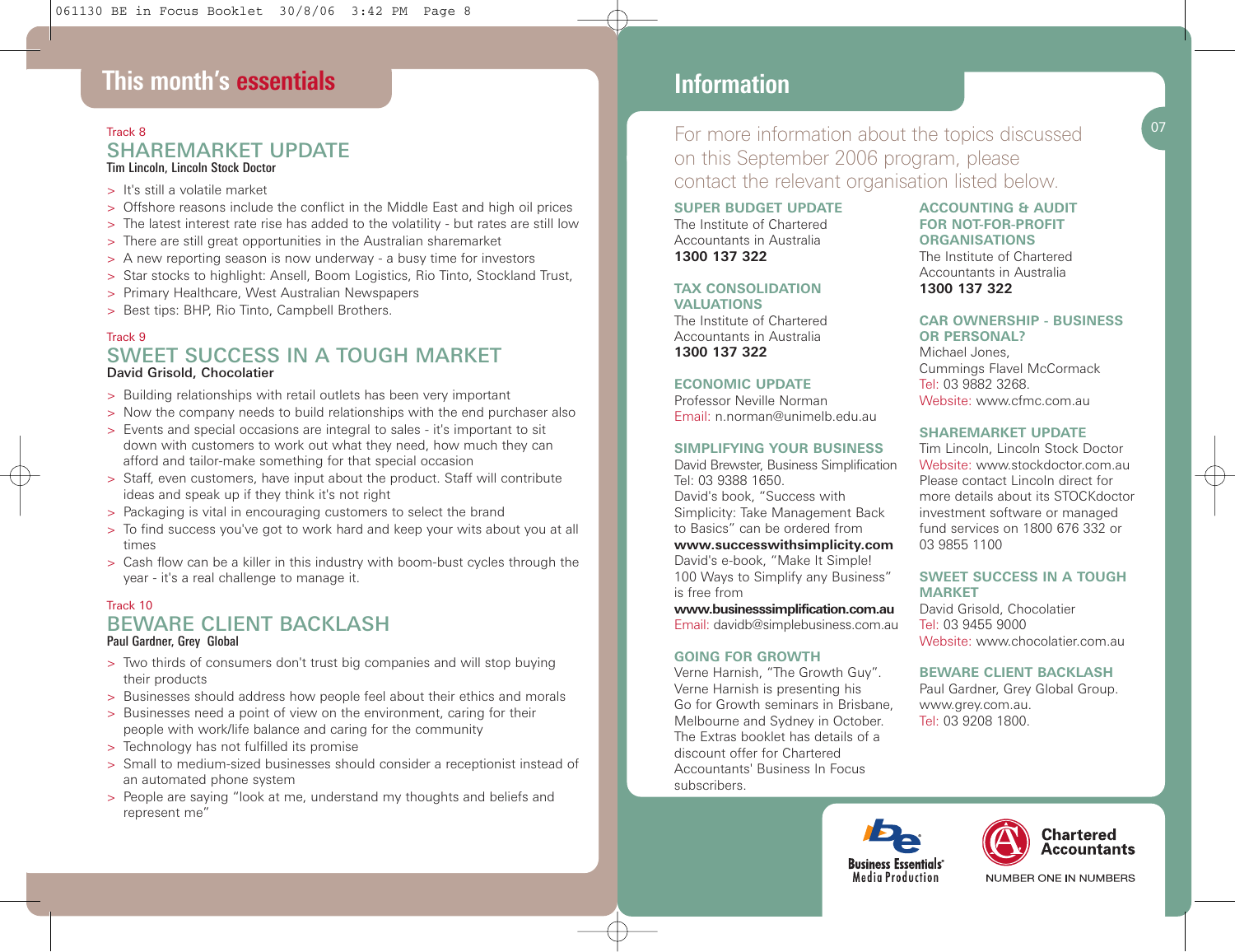## **Subscription Form**

I would like to subscribe to Chartered Accountants Business in Focus and/or Tax in Focus:

| Family name:                 |                                                                             | First Name:          |  |  |           |  |
|------------------------------|-----------------------------------------------------------------------------|----------------------|--|--|-----------|--|
| Company:                     |                                                                             |                      |  |  |           |  |
| Address:                     |                                                                             |                      |  |  |           |  |
| City:                        |                                                                             | Country:             |  |  | Postcode: |  |
| Telephone:                   |                                                                             | Fax:                 |  |  |           |  |
| Email:                       |                                                                             | Member No:           |  |  |           |  |
| Age Group (please tick one): | $\Box$ 18-25 $\Box$ 26-35 $\Box$ 36-45 $\Box$ 46-55 $\Box$ 56-65 $\Box$ >65 |                      |  |  |           |  |
| Type of Business:            |                                                                             | Number of Employees: |  |  |           |  |

#### **Subscription Pricing (GST Inclusive) Australian Rates Rates Rates Rates Rates Rates Rates Rates Rates Rates Rates Rates Rates Rates Rates Rates Rates Rates Rates Rates Rates Rates Rates Rates Rates Rates Rates Rates Rat**

|                                                                 | Australian Rates |          | <b>UVERSEAS RATES</b> |       |
|-----------------------------------------------------------------|------------------|----------|-----------------------|-------|
| <b>Product</b>                                                  | <b>Members</b>   | Standard | Members Standard      |       |
| Business In Focus - CD                                          | \$385            | \$485    | \$385                 | \$485 |
| Tax In Focus $-$ CD                                             | \$385            | \$485    | \$385                 | \$485 |
| Combined (Business in Focus $+$ Tax in Focus) $-$ CD<br>$\perp$ | \$695            | \$875    | \$695                 | \$875 |
| Business in Focus - Online                                      | \$250            | \$300    | \$230                 | \$280 |
| Tax in Focus - Online                                           | \$250            | \$300    | \$230                 | \$280 |
| Combined (Business in Focus $+$ Tax in Focus) – Online          | \$450            | \$540    | \$420                 | \$500 |

#### **Payment Options**

Please find enclosed cheque made payable to Business Essentials Pty Ltd for

OR debit my: **■** Amex **■** Mastercard **■** Visa **■** Diners Club **■** Bankcard Cardholder's name

Card number

**Signature** 

Please send your order details to:

Free Fax: 1800 656 351 Free Call: 1800 039 098

Free Post: *send this form, (accompanied by a cheque to)*

Business Essentials Pty Ltd, Reply Paid 579, Hawthorn East, VIC 3123, Australia Tel: +61 3 9882 8333 Fax: +61 3 9882 8017

Please Note: Upon payment this notice becomes a TAX INVOICE. Please retain a copy for your records.

Expiry date

*Business Essentials Pty* Ltd ABN 98 006 144 449 405 Riversdale Rd Hawthorn East Vic 3123 Australia *Privacy Notification* - The Institute of Chartered Accountants in Australia respects the privacy of individuals and acknowledges that the information you provide on this form is protected by the Privacy Amendment (Private Sector Act) 2000. The information collected by the Institute is used for the purpose of processing your registration and providing you information (via email and/or mail) on upcoming events, specific products and services provided by or associated with the Institute. To access a full copy of our policy visit charteredaccountants.com.au/privacypolicy



## **Training and Development – at your fingertips**

Keep abreast of the latest development in business and tax in your car, at your desk, or even on the bus!

Your annual subscription will consist of monthly audio updates either on hot topics in business or the latest tax news.

You can choose to have your subscription delivered each month on CD or online. The online version has an optional MP3 download capability enabling you to keep up-to-date via your iPod®, compatible mobile phone, PDA or any other MP3 device.